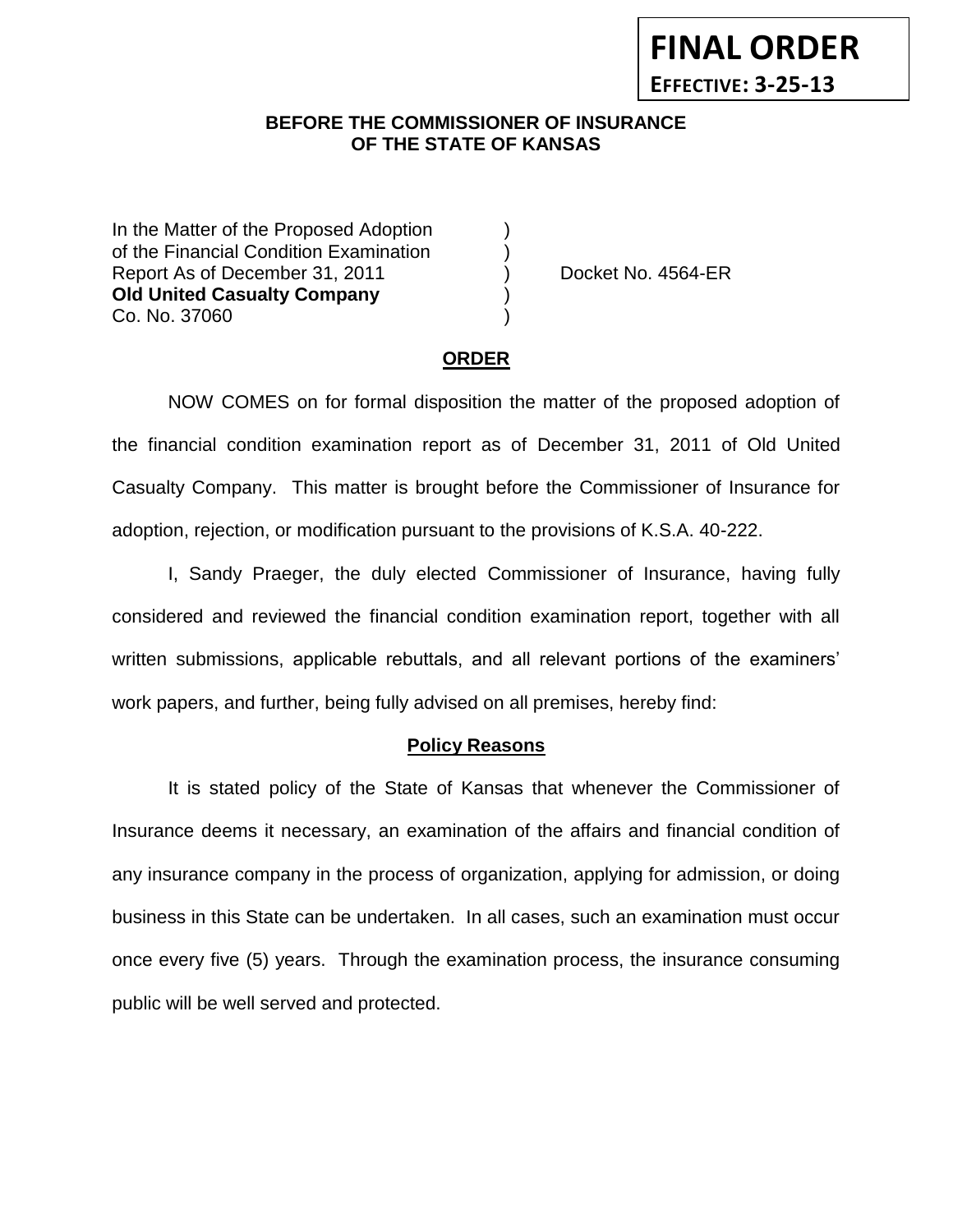#### **Findings of Fact**

1. The Commissioner of Insurance has jurisdiction over this matter pursuant to K.S.A. 40-222.

2. An examination of Old United Casualty Company was undertaken by the Kansas Insurance Department and was completed on December 20, 2012.

3. The examiner-in-charge tendered and filed with the Kansas Insurance Department a verified written report of the examination within thirty (30) days following completion of the examination, to wit, on December 20, 2012.

4. Following receipt of the verified report, the Kansas Insurance Department transmitted the report to Old United Casualty Company on January 25, 2013, with a duly executed notice advising the company of its opportunity to prepare and submit to the Kansas Insurance Department a written submission or rebuttal with respect to any and all matters contained in the report. Old United Casualty Company was further advised that any written submission or rebuttal needed to be filed with the Kansas Insurance Department no later than thirty (30) days after receipt of the verified report.

5. Old United Casualty Company filed a written acceptance (via email) of the verified report on March 5, 2013.

6. Based upon the written submission tendered, Old United Casualty Company took no exceptions to matters contained in the verified report.

7. Within thirty (30) days of the end of the time period allowed for written submission or rebuttal, the Commissioner of Insurance fully reviewed the report, together with all written submissions and rebuttals provided by Old United Casualty Company. The Commissioner of Insurance further reviewed all relevant workpapers.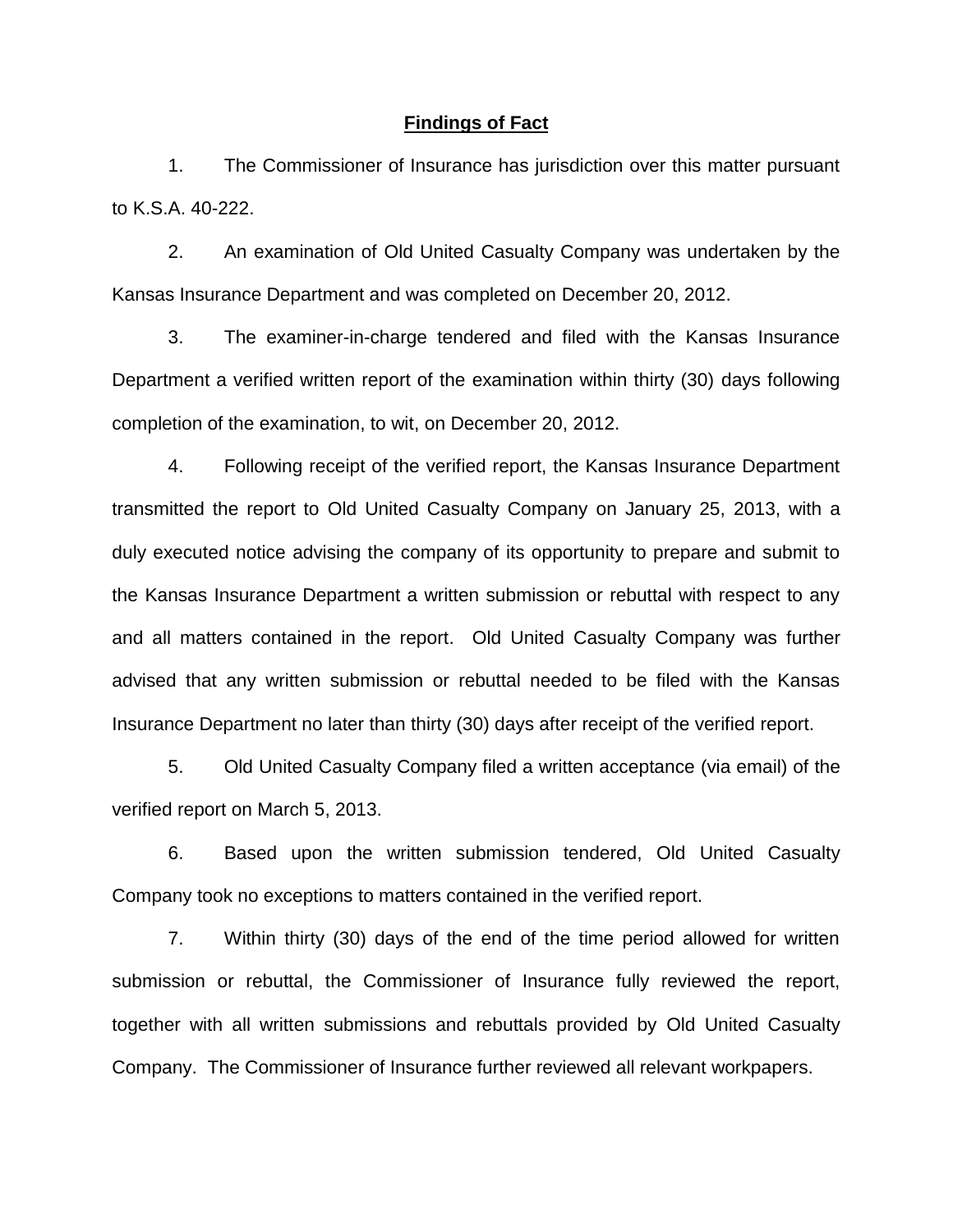8. No other written submissions or rebuttals were submitted by Old United

Casualty Company.

### **Conclusion of Law**

9. K.S.A. 40-222(k)(2) provides:

"Within 30 days of the end of the period allowed for the receipt of written submissions or rebuttals, the commissioner shall fully consider and review the report, together with any written submissions or rebuttals and any relevant portions of the examiners workpapers and enter an order:

- (A) Adopting the examination report as filed or with modification or corrections. If the examination report reveals that the company is operating in violation of any law, regulation or prior order of the commissioner, the commissioner may order the company to take any action the commissioner considers necessary and appropriate to cure such violations; or
- (B) rejecting the examination report with directions to the examiners to reopen the examination for purposes of obtaining additional data, documentation or information, and refiling pursuant to subsection (k); or
- (C)call and conduct a fact-finding hearing in accordance with K.S.A. 40- 281 and amendments thereto for purposes of obtaining additional documentation, data, information and testimony."
- 10. Based upon the Findings of Fact enumerated in paragraphs #1 through #8

above, the financial condition examination report as of December 31, 2011 of Old

United Casualty Company should be adopted.

## **IT IS THEREFORE, BY THE COMMISSIONER OF INSURANCE, ORDERED THAT:**

1. The financial condition examination report as of December 31, 2011 of Old

United Casualty Company hereby is adopted.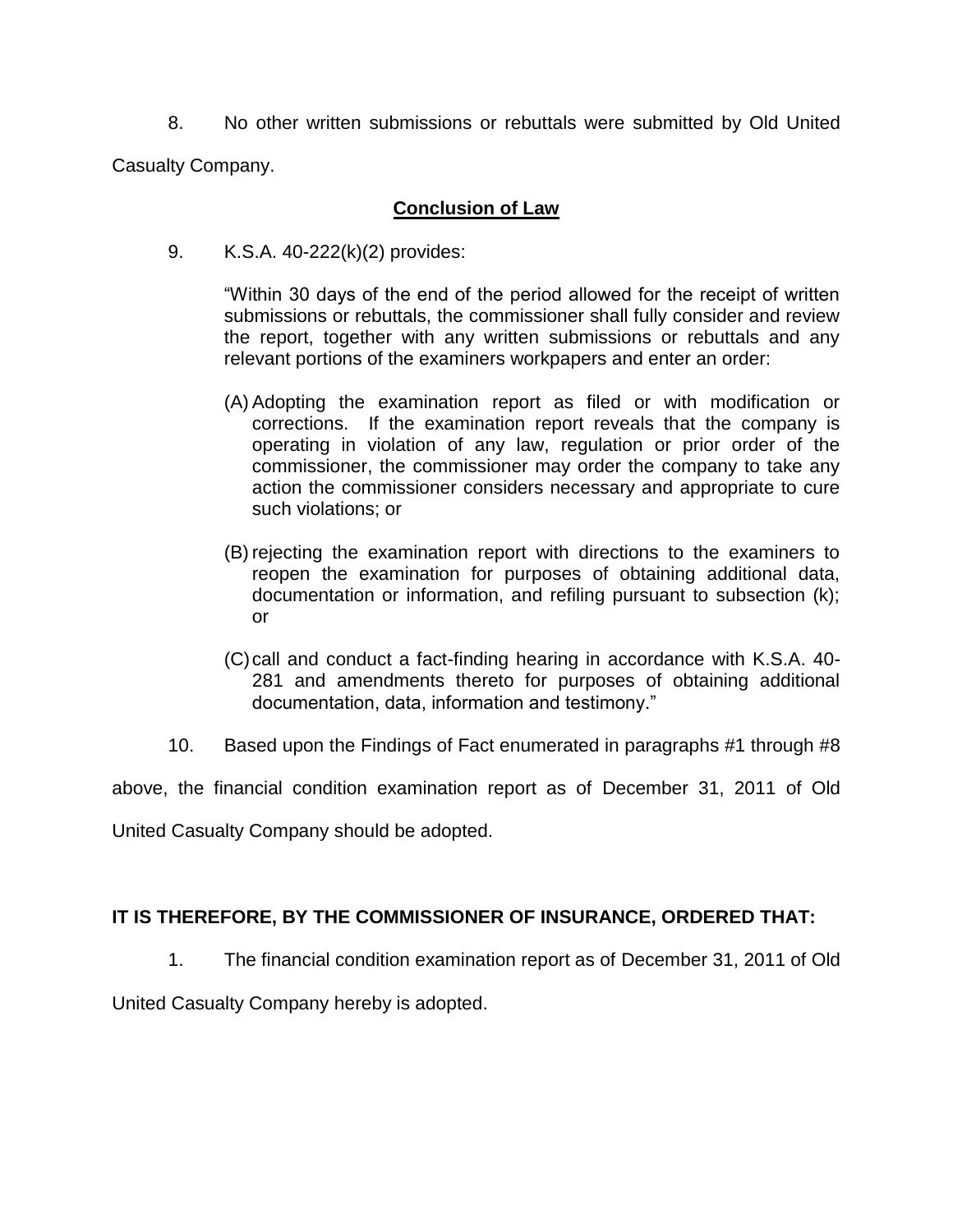2. The Commissioner of Insurance retains jurisdiction over this matter to issue any and all further Orders deemed appropriate or to take such further action necessary to dispose of this matter.

**IT IS SO ORDERED THIS \_\_7th\_ DAY OF MARCH, 2013 IN THE CITY OF TOPEKA, COUNTY OF SHAWNEE, STATE OF KANSAS.**



| S/ Sandy Praeger          |
|---------------------------|
| <b>Sandy Praeger</b>      |
| Commissioner of Insurance |
| By:                       |
| /s/ John Wine             |
| John Wine                 |
| <b>General Counsel</b>    |

## **NOTICE OF RIGHTS TO HEARING AND REVIEW**

**Within fifteen (15) days of the date of service of this Order,** Old United

Casualty Company may submit a written request for a hearing pursuant to K.S.A. 77-

537 and K.S.A. 77-542. Any request for a hearing should be addressed to the following:

John Wine, General Counsel Kansas Insurance Department 420 S.W. 9<sup>th</sup> Street Topeka, Kansas 66612